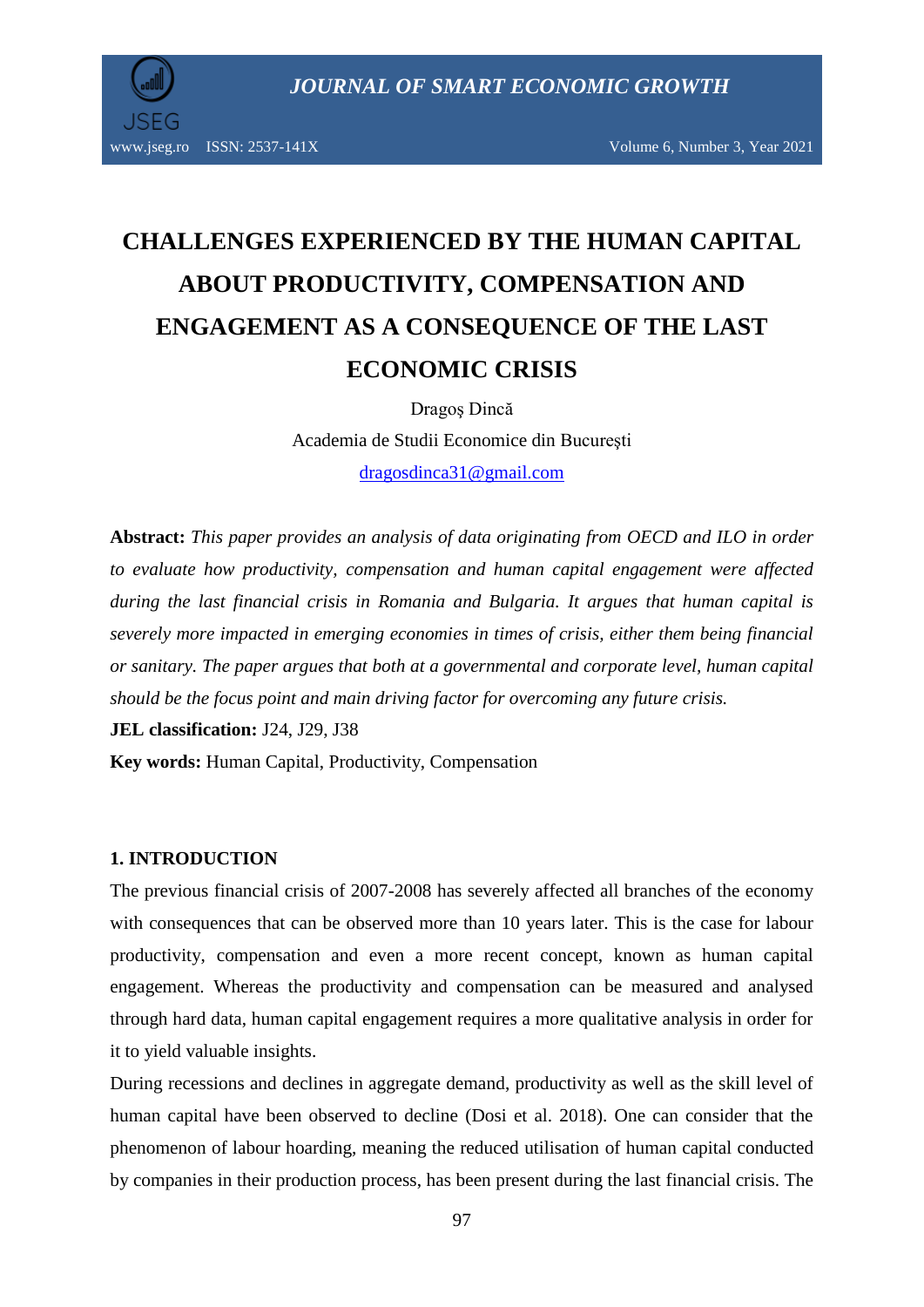

consequences of this phenomenon can be observed in a diminishing level of hours worked (Radlinska et al. 2020).

The lesson learned from the previous financial crisis should act as a solid framework for the future of human capital management and labour markets. The current research paper emphasizes on labour productivity indicators for Romania and Bulgaria and seeks to evaluate the trends of those indicators in order to put forward valuable insights that should facilitate the decision making process of policy makers during the current times of sanitary crisis. Considering the implications of the COVID-19 pandemic over the economy, the physical and mental health of human capital, an assesment of previous challenges becomes a mandatory step for better organizing the future.

The paper is organized as follows: The first chapter represents the introduction. The second chapter is a review of the most recent literature on the subject. The third chapter presents the data used for the analysis. The fourth chapter describes the evolution of the selected indicators. The last chapter represents the conclusion and final remarks.

## **2. LITERATURE REVIEW**

Even though the impact of the last finacial has had severe consequences over economies worldwide, the pace with which they recovered differed. A study of Sultanova and Chechina (2016) suggests that the driving factor of economic growth in times of crisis consists in the innovational capacity of human capital. Furthermore, Fraumeni (2012) puts forward the concept of human capital productivity, which although related to labour productivity, is considered to represent a different indicator. Human capital productivity includes the future potential of the population which could have significant implications over future economic growth.

Therefore, policy makers ought to carefully take into account the unused potential of the human capital as a strategy to recover from any future crises. Arshad and Malik (2015) find that the quality of human capital quality has significant positive effects over labour productivity. In their research, the authors point out that the health status of human capital has a higher impact than the one of educational attainment. This effect is also highlighted by Schwerd and Turunen (2009) which advise towards accounting for a quality-adjusted number of hours worked.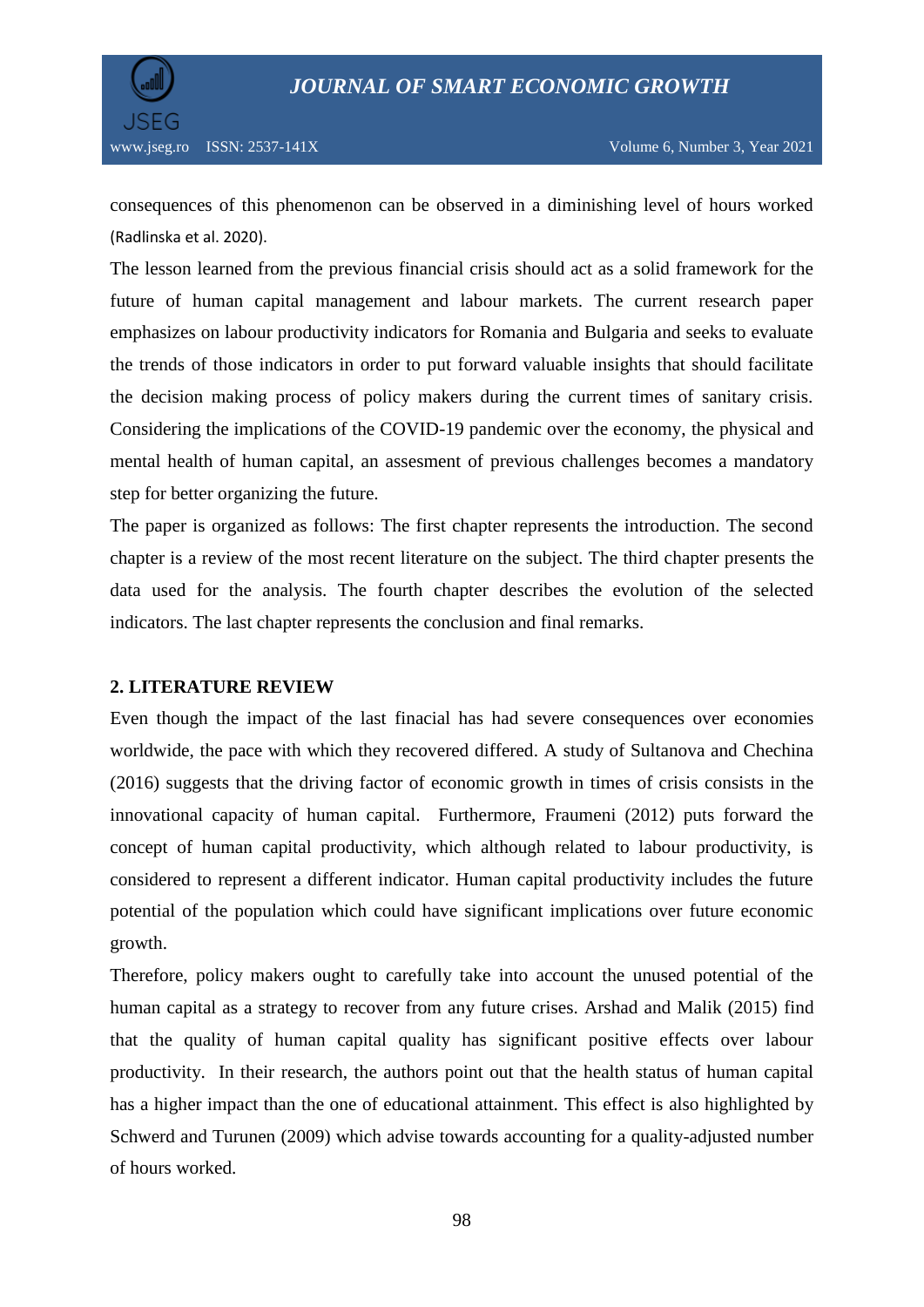

In times of economic downturn, such information might be useful for governments so that an efficient allocation of resources is realized. Whilst analyzing total factor productivity, Mannasso, Hein and Rubel (2018) find investments in human capital to yield positive results.

While human capital is a valuable driver of productivity, not all countries have managed to implement effective policies to optimize this resource to it's maximum potential. In the case of Russia, a mismanagement of human capital, among other factors, has led the country to remaining a middle income economy (Awan, 2021).

During times of crisis the lower levels of productivity are followed by changes in the levels of wages. In this regard, governments can intervene in the economy through adjustments in the minimum wage. Individuals will experience either decreasing inequality as the minimum wage rises or a diminishing youth employment (Dolton and Bondibene, 2012). According to Glassner and Keune (2010), short term solutions in regards to decreasing wages have been negotiated at different governmental levels throughout the previous decade. The collective bargaining mechanisms functioned but warnings arise towards long lasting effects on the health of public finance.

The concept of human capital engagement can be considered as a subsequent concept to employee satisfaction. Whereas satisfaction stands at a psychological level, engagement is a more outcome-driven indicator (Van Rooy et al., 2011). According to Matz-Costa et al. (2009) the last financial crisis led employees to a decrease in perceived job security, job quality and therefore to a decrease in job engagement.

#### **3. DATA AND METHODOLOGY**

The current section presents the construction of the selected indicators, followed by an analysis of the graphics that derive from the selected data.

The indicators chosen for the analysis consist of gross domestic product per hour worked, labour compensation per hour worked, labour productivity growth and hours worked. The variables originate from the OECD database and have been collected from 2005 to 2019 for Romania, Bulgaria and the EU27 average.

Gross domestic product per hour worked computes how effective labour input is used together with other factors of production such as technical factors, capital or even economies of scale. Due to the way it is constructed and calculated, this indicator only partially accounts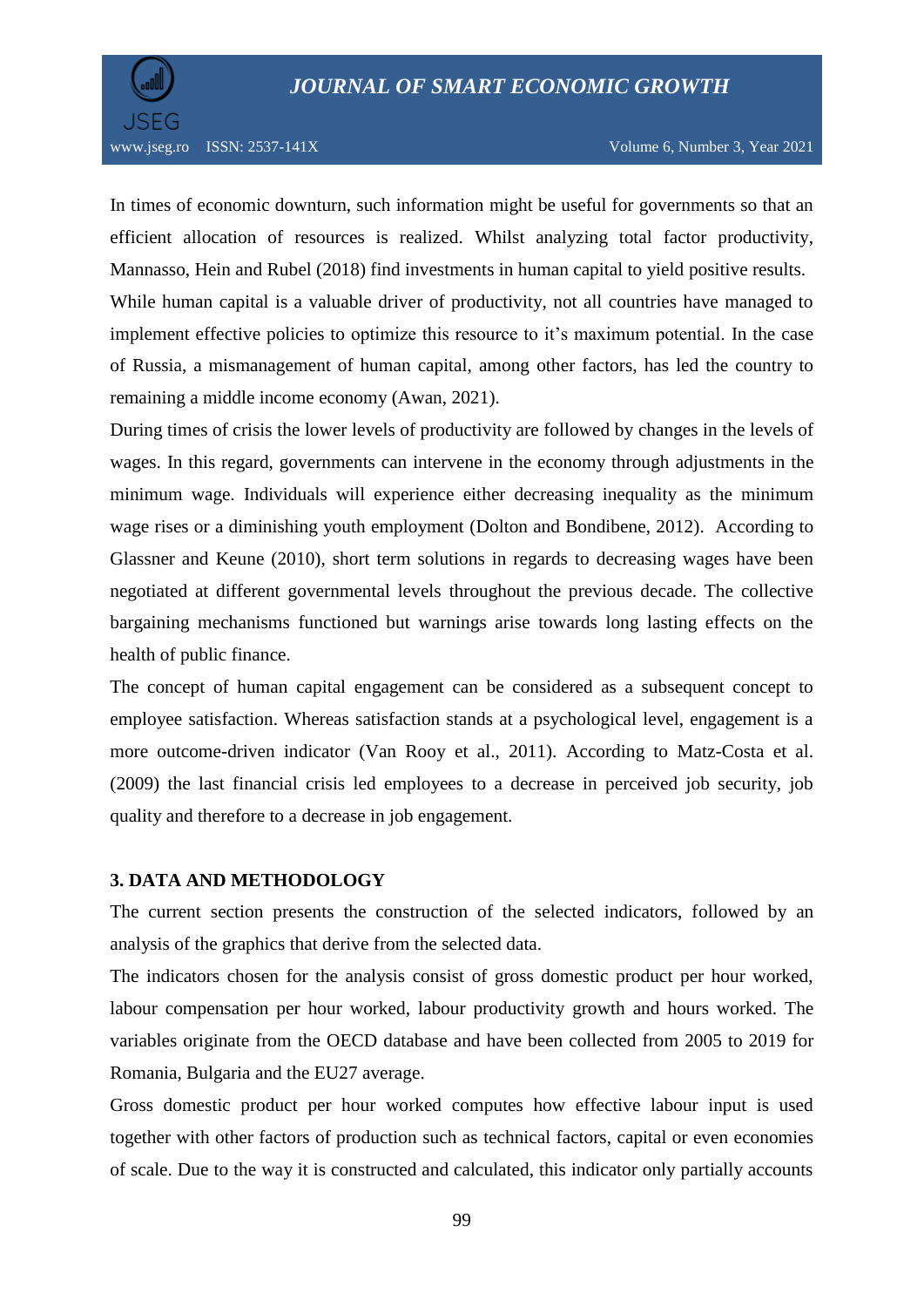

for the labour productivity of individuals. Nevertheless, one can assume that the human capital is the most sensitive factor to an external shock such as the financial crisis.

Labour compensation per hour worked is the percentual yearly change in the ratio between total compensation of employees over total hours worked by employees. When considering total compensation of employees, salaries as well as social security contributions paid by the employer are computed in national currency.

Labour productivity growth is measured as the ratio between output and labour. More precisely, this is calculated as growth in GDP per hour worked over the changes in the number of hours worked.



Fig. 1 – GDP/hours worked \$

The hourly productivity of labour, measured in USD, is observed to have a steady increase starting with year 2000 for Romania, Bulgaria and the European Union as a whole. Having a starting value of 12.32\$ for Romania in 2000, and of 14.86\$ for Bulgaria in the same year, GDP/hours worked peaked in 2008 at around 20\$, simultaneously with the start of the last financial crisis. From 2008 to 2010, the effect of the crisis can be observed in a decrease of GDP/hours worked for Romania and the EU27 and a stagnation for Bulgaria.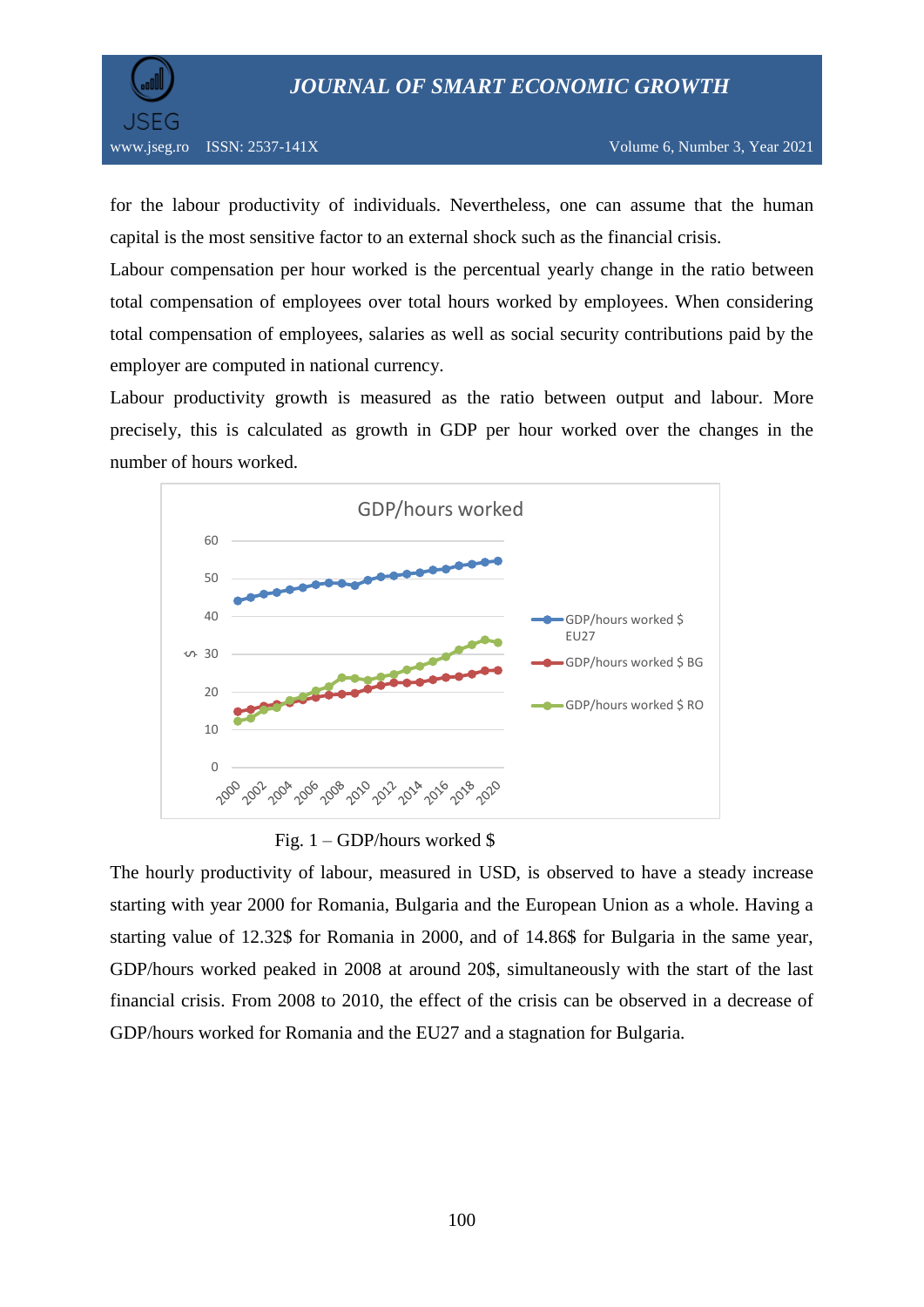

www.jseg.ro ISSN: 2537-141X Volume 6, Number 3, Year 2021



Fig. 2 – Labour compensation growth

Labour compensation growth is observed to have strong fluctuations in the case of Romania from 2000 to 2008. This effect can be attributed to a weak national currency until the accession to the European Union in 2007. Nevertheless, from 2007 until 2012 the human capital in Romania experienced not only lower growth rates, but also negative rates for labour compensation per hour worked. A possible explanation for this reduction in compensation can be attributed to the austerity measures which substantially diminished the income levels. For Bulgaria, the same indicator decreases from 2008 to 2011, whereas the EU27 average remains positive and has a steady evolution throughout the last 20 years.

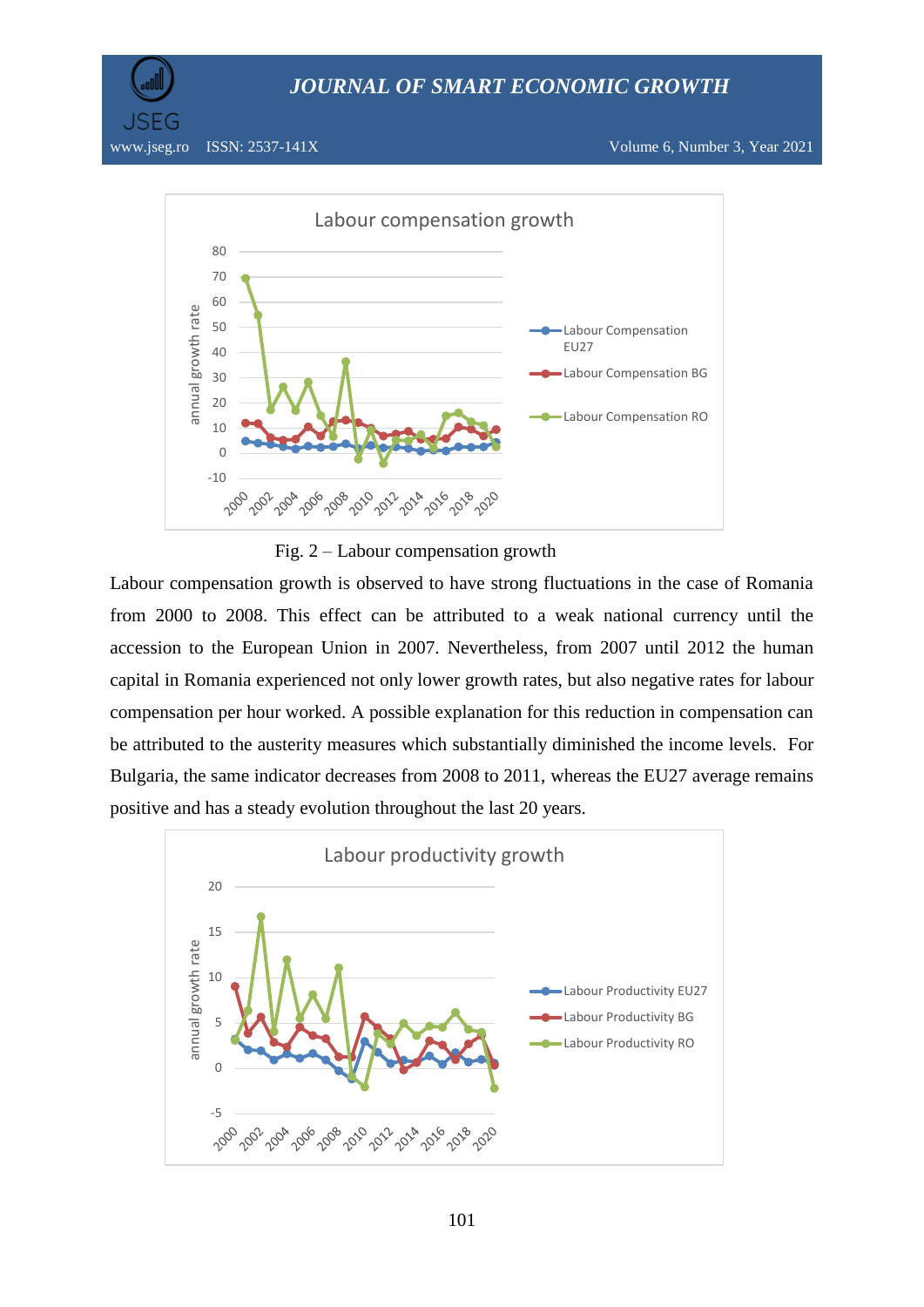*JOURNAL OF SMART ECONOMIC GROWTH*



## Fig. 3 – Labour productivity growth

The labour productivity growth follows similar trends to those of labour compensation growth. Nevertheless, the decreases in productivity are lower than the decreases in compensation over the period of the last financial crisis. The most acute change can be observed for Romania which from a labour productivity growth of 11.11 in 2008 reached a negative value of -2.04 in 2010.



Fig. 4 – Hours Worked

In regards to the number of hours worked, a decrease in the total number of hours worked is observed for Romania, Bulgaria and EU27 from 2008 to 2009. Whereas the average of hours worked in a year is similar for Bulgaria and the EU27 at a value of approximately 1600, each employee in Romania works around 200 hours more per year, over the analysed period. The percentual decrease in hours worked from 2008 to 2009 is of 1.08% for Romania, 2.83% for Bulgaria and 1.39% for EU27.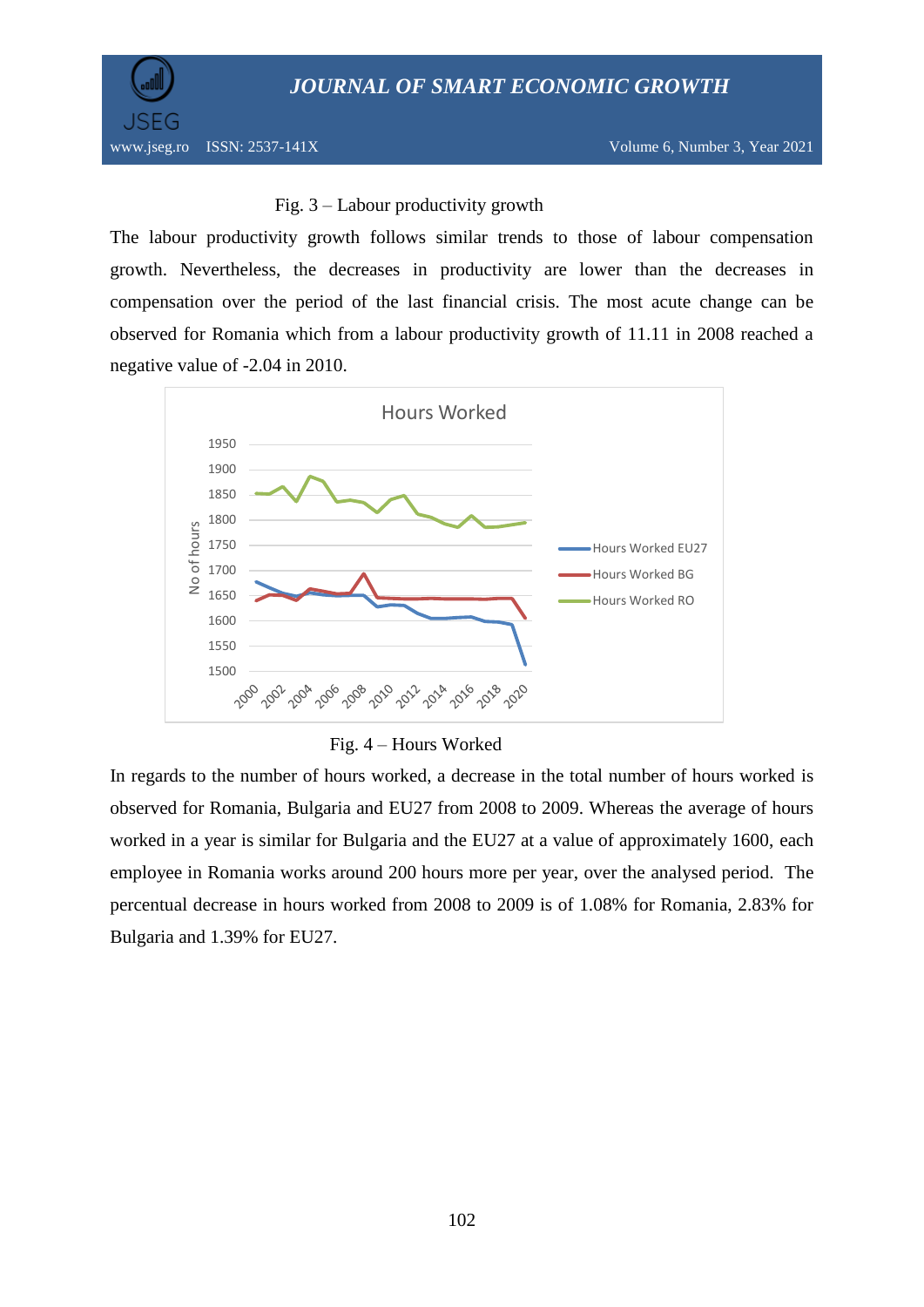

## *JOURNAL OF SMART ECONOMIC GROWTH*

www.jseg.ro ISSN: 2537-141X Volume 6, Number 3, Year 2021





According to the International Labour Organization, the current sanitary crisis has determined a decrease in hours worked for all income classes throughout 2020 and 2021 relative to 2019. The data provided by ILO suggest that the steepest decline in hours worked can be observed for the lower-middle income class at a value of 5.3%, whereas the least impacted category consists of the upper-middle income class with a decline of 1.3%.

According to Figure 5, the COVID19 pandemic has determined an overall decrease of 3.2% in hours worked. Simultaneously, consistent signs of recovery are present throughout all analysed income categories from the third quarter of 2021 onwards.

#### **RESULTS**

All selected indicators have been observed to have significant changes over the analyzed period. From 2000 to 2020, human capital is constantly increasing its productivity, working less hours and being compensated accordingly. Nevertheless, the levels of productivity and compensation registered declines from 2008 to 2009 for Romania and Bulgaria. These effects are apparently more severe in the two selected countries than in the European Union and it is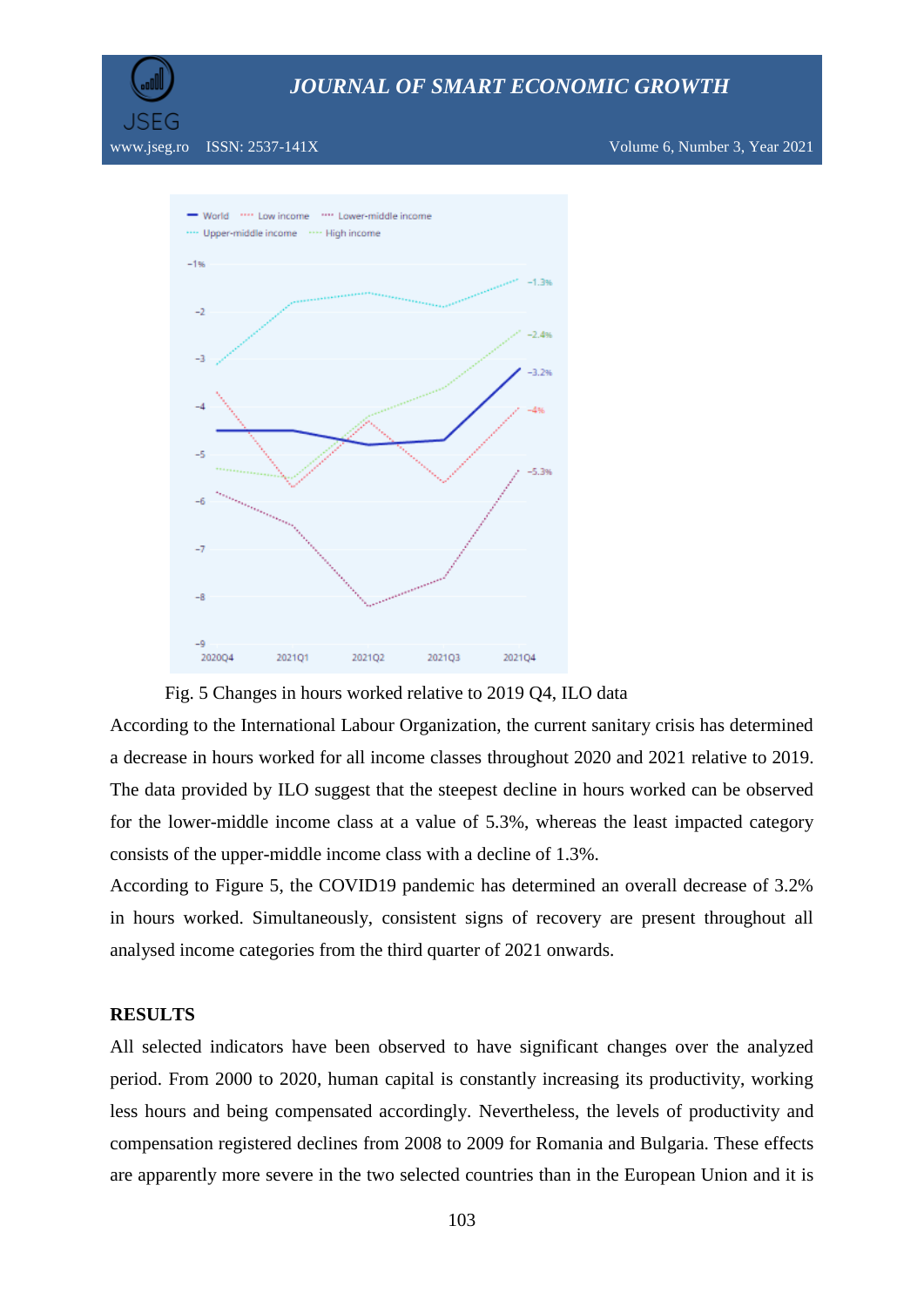

not surprising. The two selected countries can still be considered two developping economies with a labour force that does not have access to complex social benefit programms or strong unemployment laws, thus being more sensitive to any economic shock.

Overall, the impact of the financial crisis over human capital, irrespective of the chosen indicator, persisted only for a period of one to two years. The COVID19 pandemic can be observed to have affected human capital and labour markets for a similar period of one to two years.

## **CONCLUSIONS**

The main challenges experienced by human capital during the previous financial crisis can be found in decreasing levels of productivity, compensation and hours worked. The perceived risks assimilated to a financial crisis such as job security, also led to a decrease in job engagement. Furthermore, when comparing the effects of the financial cris with the effects of the COVID19 pandemic, a decrease in hours worked is observed over a period of two years.

As data originating from OECD suggests, human capital in Romania and Bulgaria, two emerging economies, is severely more affected in a period of economic downturn in regards to productivity and compensation. These findings are consistent with the latest data from ILO, which highlights that the lower-income categories are the most vulnerable when confrunted with a crisis.

Having considered the above, policy makers should aim towards designing legislative packages with the scope of dampering the negative effects of a reduced productivity and compensation. At a company level, managers need to intervene through clearly structuring strategies for the future, thus offering employees a framework to which they should adhere in uncertain times.

Further research would be required in order to establish to which extent the core determinants of human capital, meaning the level of skills, education, training or mental health are subject to substantial changes during periods of crisis.

**CONFLICTS OF INTEREST AND PLAGIARISM:** The author declares no conflict of interest and plagiarism.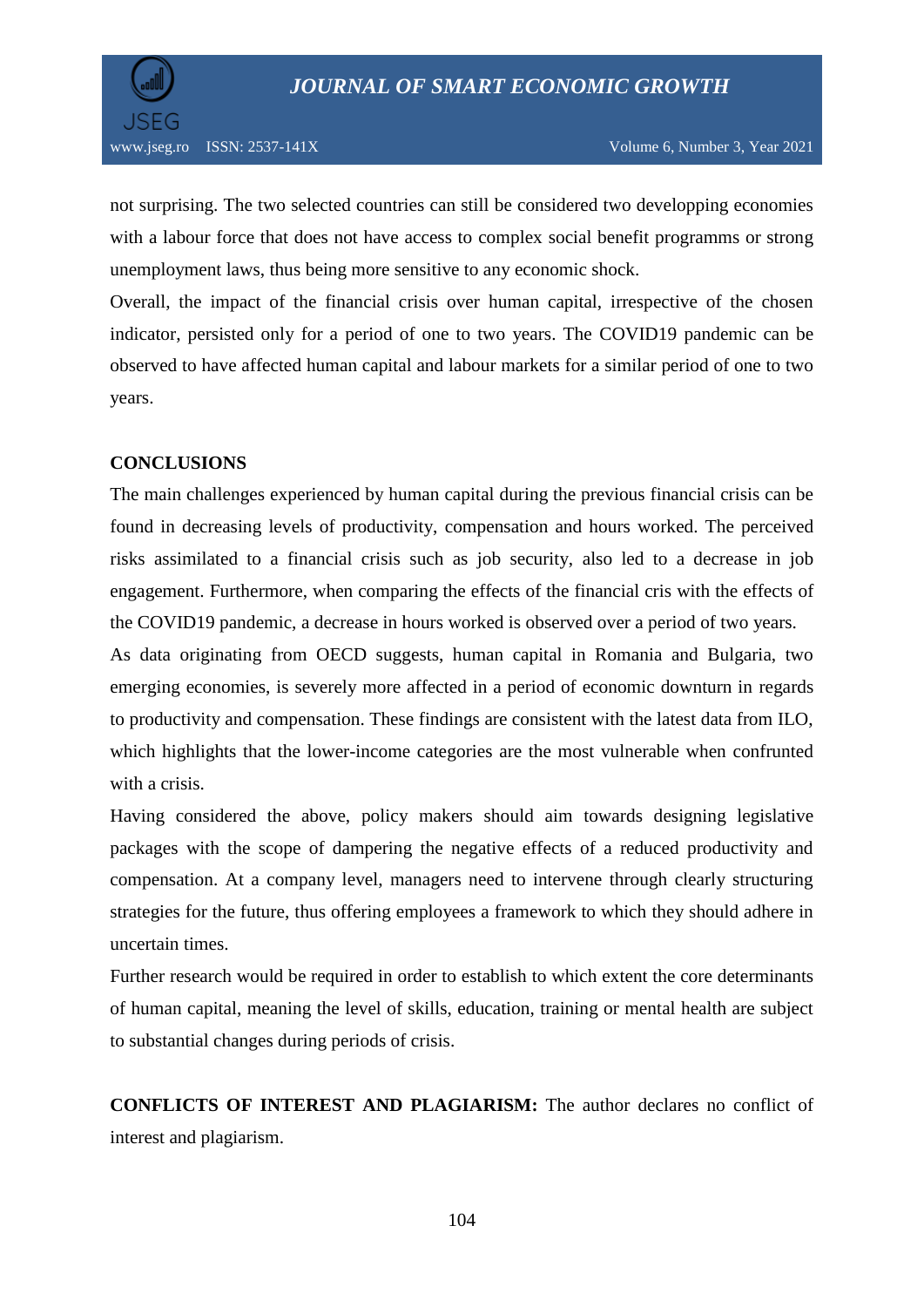*JOURNAL OF SMART ECONOMIC GROWTH*



www.jseg.ro ISSN: 2537-141X Volume 6, Number 3, Year 2021

## **REFERENCES**

- 1. Arshad, M. N., & Malik, Z. A. (2015). QUALITY OF HUMAN CAPITAL AND LABOR PRODUCTIVITY: A CASE OF MALAYSIA. *International Journal of Economics, Management and Accounting, 23(1).*
- 2. Awan, A. G. (2021). Human Capital: Driving Force of Economic Growth in Selected Emergine Economies. *Global Disclosure of Economics and Business, 1(1)*, 9-30.
- 3. Dolton, P., & Bondibene, C. (2012). The international experience of minimum wages in an economic downturn. *Economic Policy, Volume 27, Issue 69*, 99-142.
- 4. Dosi, G., Pereira, M. C., Roventini, A., & Virgillito, M. E. (2018). Causes and consequences of hysteresis: aggregate demand, productivity, and employment. *Industrial and Corporate Change, 27(6)*, 1015-1044.
- 5. Fraumeni, B. (2012). Human Capital Productivity: A New Concept for Productivity Analysis. *China Center for HUman Capital and Labor Market Research, 24*.
- 6. Glassner, V., & Keune, M. (2010). Negotiating the crisis? Collective bargaining in Europe during the economic downturn. . *DIALOGUE Working Paper, 10.*
- 7. Männasoo, K., Hein, H., & Ruubel, R. (2018). The contributions of human capital, R&D spending and convergence to total factor productivity growth . *Regional Studies, 1–14.*
- 8. Matz-Costa, C., Pitt-Catsouphes, M., Besen, E., & Lynch, K. (2009). The difference a downturn can make: Assessing the early effects of the economic crisis on the employment experiences of workers. . *Boston, MA: The Sloan Center on Aging and Work at Boston College. (Issue Brief No. 22).*
- 9. OECD. (2021). OECD Compendium of Productivity Indicators. *OECD Publishing, Paris, https://doi.org/10.1787/f25cdb25-en.*
- 10. Radlińska, K., Klonowska-Matynia, M., Jakubowska, A., & Kwiatkowski, G. (2020). Labor hoarding: an old phenomena in modern times? Case study for EU countries. *Journal of Business Economics and Management, 21(3)*, 872-889.
- 11. Schwerdt, G., & Turunen, J. (2009). Changes in Human Capital: Implications for Productivity Growth in the Euro Area", in Productivity Measurement and Analysis . *OECD Publishing, Paris*.
- 12. Sultanova, A. V., & Chechina, O. S. (2016). Human capital as a key factor of economic growth in crisis. *European Research Studies Journal, 19(2), 71-78.*, 71-78.